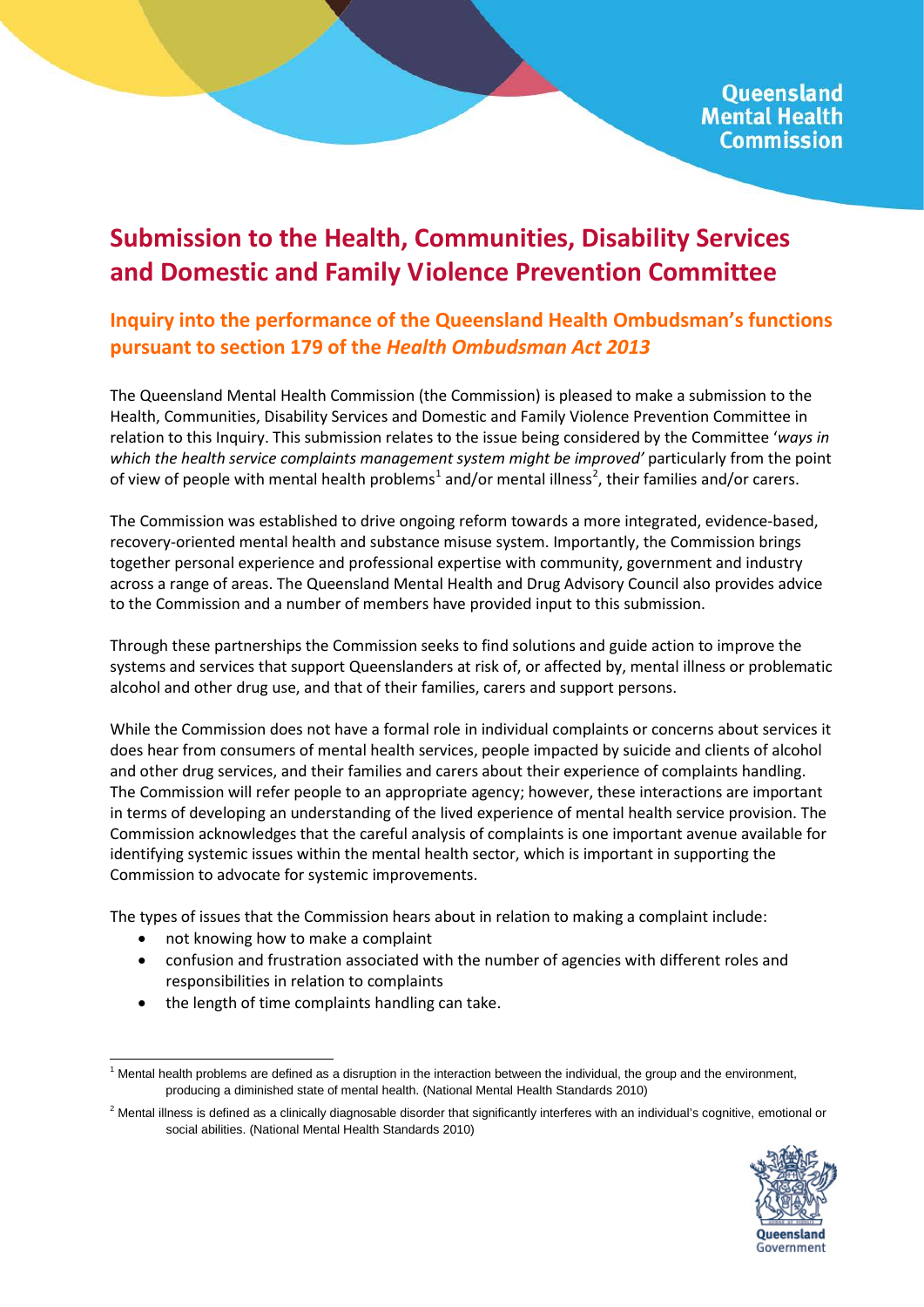The Commission recognises that these issues are unlikely to be unique and that any person experiencing ill health, their families and/or carers may experience difficulty in making a complaint about a health service. We also recognise that not all these matters are in the control of the Health Ombudsman but in the broader complaints management process.

Given that mental health comprises approximately 10 per cent of the health budget, the Commission uses a rule of thumb that if mental health consumers are equally likely to complain, then this should comprise approximately 10 per cent of total complaints received by the Health Ombudsman.

The 2014/15 Annual Report (p91) of the Office of the Health Ombudsman identifies 61 of 1198 (i.e. five per cent) complaints that completed the assessment process related to mental health services. Of these, 23 related to professional performance and 10 to communication and information.

A report by the former Health Quality and Complaints Commission (HQCC) in 2013, based on 681 complaints received about mental health services over the period 2009-2012, found that<sup>[3](#page-1-0)</sup>:

- they account for only four per cent of all health complaints received by the HQCC
- 58 per cent related to services provided in the public sector and 40 per cent in the private sector
- one in ten were rated as having a major or serious impact
- in six per cent suicide or attempted suicide was the patient outcome reported by the complainant
- 21 per cent were about information and communication.

In complaints about communication and information, concerns related to the healthcare provider's attitude and manner, which was perceived as being rude, discourteous, negative, insensitive, patronising or overbearing, as well as there being a lack of information, including for families and carers.

From both the reports received by the Commission, and reports of community consultation in Victoria and Western Australia, the following issues were raised in relation to these difficulties:

- a power imbalance between consumers, families and carers and the mental health care service/service providers
- a feeling that the service providers/complaint agencies perceived their credibility was reduced due to a diagnosis of mental illness
- disempowerment caused by a person's current situation (e.g. receiving treatment in an inpatient setting, receiving involuntary treatment)
- the fear or threat of retribution (e.g. being placed on an involuntary treatment order if a complainant is considered 'difficult'; having privileges taken away such as leave, contact with family and friends)
- the potential withdrawal of what limited services are available, especially in rural and remote areas.

Lodging a complaint about a mental health service can be more complex because of the additional bodies involved due to the interaction with the provisions of the Mental Health Act 2000. In addition to the standard health complaints processes, the Chief Psychiatrist, the Mental Health Review Tribunal or the Mental Health Court may have a role. The Community Visitors established under the Public Guardian Act 2014 also have a role in assisting people to make a complaint. A particular complexity for a number of individuals who have contacted the Commission is the different roles of the Health Ombudsman, the Queensland Ombudsman, and the Mental Health Court for people who are unhappy with the proceedings of the Mental Health Review Tribunal. With the rollout of the National Disability Insurance Scheme, which will have an impact on many people living with a mental illness, there will also

<span id="page-1-0"></span><sup>&</sup>lt;sup>3</sup> A report by the former health Quality and Complaints Commission available at [https://www.qmhc.qld.gov.au/wp](https://www.qmhc.qld.gov.au/wp-content/uploads/2014/02/Report-mental-health-PUBLICATION-22-January-FINAL.pdf)[content/uploads/2014/02/Report-mental-health-PUBLICATION-22-January-FINAL.pdf](https://www.qmhc.qld.gov.au/wp-content/uploads/2014/02/Report-mental-health-PUBLICATION-22-January-FINAL.pdf)  $\overline{a}$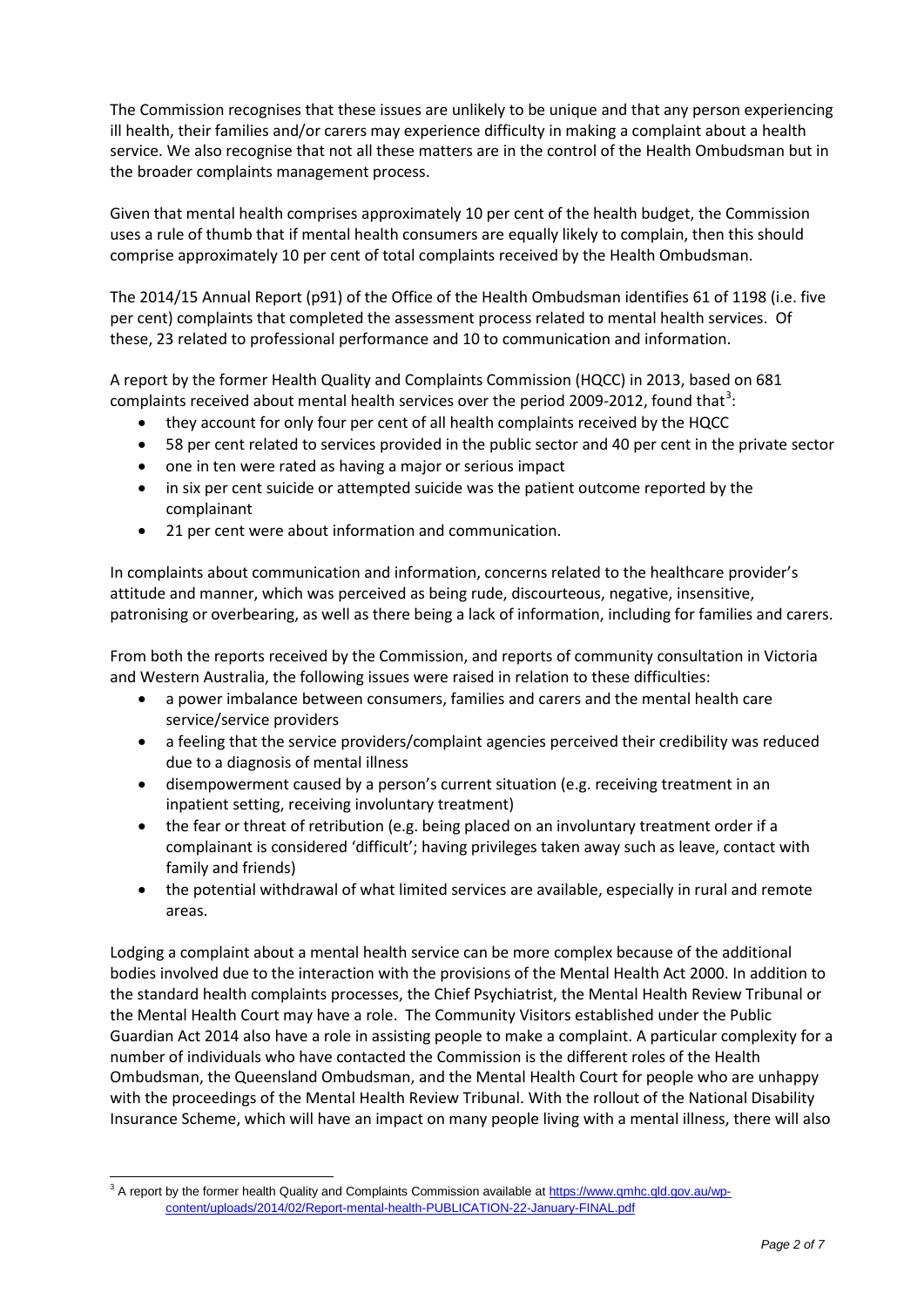be a separate complaints process managed in the first instance by the National Disability Insurance Agency and escalated through the Commonwealth Ombudsman.

For example, the Commission has heard from someone whose complaint involves:

*Five private health service providers, two public authorised mental health services, the Queensland Ambulance Services, the Chief Psychiatrist, the Mental Health Review Tribunal, the Queensland Police Service, and the Mental Health Court. Resolution of the complaint involves the Health Ombudsman, the Queensland Ombudsman and the Australian Health Practitioners Agency.*

In such a situation, the Commission supports the statement in the Western Australian Mental Health Complaints Partnership Agreement that when complex complaints involve multiple government agencies, a mechanism must be established to identify a lead agency and a resolution process<sup>[4](#page-2-0)</sup>.

In recognition of these issues, on 21 March 2016 the Commission held a forum to examine the 'virtue of complaint' (that is, seeing complaints as an opportunity for service improvement), to demystify Queensland's complaint system and explore how existing mechanisms to make a complaint can be made more accessible for Queensland consumers, clients, families and carers.

To assist consumers, families and carers to understand the complaints process the Commission provides easy-to-access information on its website about making a complaint and lists the organisations involved in complaint management and their individual roles and responsibilities<sup>[5](#page-2-1) and [6](#page-2-2)</sup>. The Commission has also developed a wallet card that organisations can use to provide advice to consumers, families and carers in relation to making a complaint (See Figure 1).

## **Figure 1 – Wallet Card –** *Be heard: making a complaint about mental health, alcohol and other drugs services in Queensland*



The wallet card has been distributed to Hospital and Health Services, Primary Health Networks, and a range of organisations across Queensland that may support people with a mental problem or illness, their families and carers to make complaints. In addition to those distributed initially, a further 850 have been distributed on request.

While the Commission has undertaken this work, we firmly believe that mental health service providers and complaint management and review agencies are responsible for ensuring that information on how to express a complaint or concern and how they are managed is available. This information must be easily accessed and understood irrespective of the circumstances under which the complaint is being made (for example if the complainant is receiving treatment as an inpatient or in the community) or by whom (consumer, family or carer).

From time to time people will contact the Commission with concerns about access to or the nature of treatment for mental illness and we are able to direct them to the public health system through the

 $\overline{1}$ 

<span id="page-2-0"></span> $<sup>4</sup>$  More information on the principles outlined in this agreement can be found at</sup> [https://www.collaborateandlearn.hadsco.wa.gov.au/cal/MHPA/Shared%20Documents/Mental%20Health%20Complaints%](https://www.collaborateandlearn.hadsco.wa.gov.au/cal/MHPA/Shared%20Documents/Mental%20Health%20Complaints%20Partnership%20Agreement_web.pdf) [20Partnership%20Agreement\\_web.pdf](https://www.collaborateandlearn.hadsco.wa.gov.au/cal/MHPA/Shared%20Documents/Mental%20Health%20Complaints%20Partnership%20Agreement_web.pdf)

<span id="page-2-1"></span><sup>5</sup> <https://www.qmhc.qld.gov.au/work/effective-governance/system-complaints/making-complaint-service/>

<span id="page-2-2"></span><sup>6</sup> <https://www.qmhc.qld.gov.au/work/effective-governance/system-complaints/complaint-handling-agencies-support/>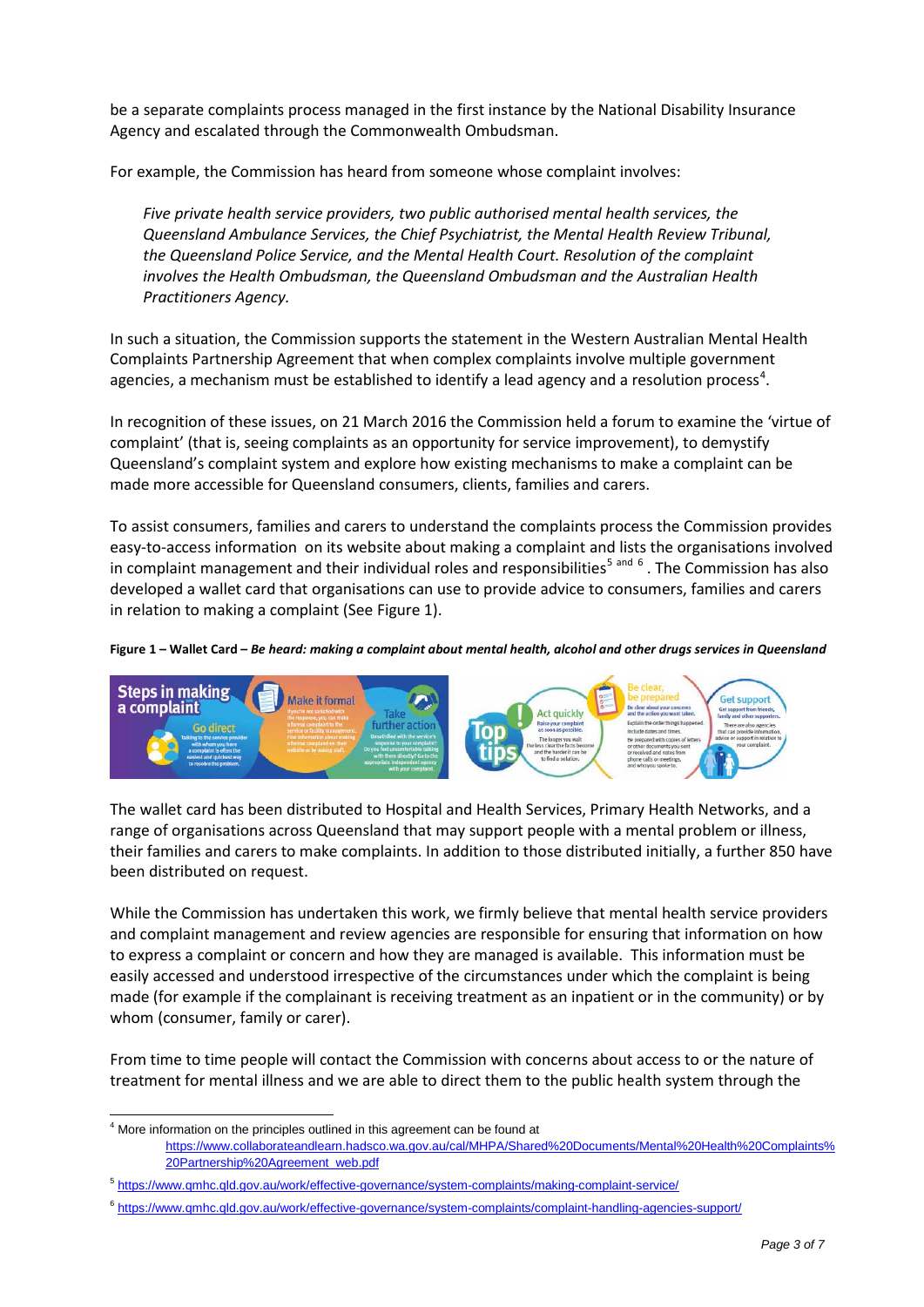Office of the Chief Psychiatrist, who can access patient records and liaise with the appropriate service provider where necessary. Better accessibility to the Office of the Chief Psychiatrist through the Queensland Health website may provide a more direct route to assistance. The Chief Psychiatrist Fact Sheet<sup>[7](#page-3-0)</sup> does not include any contact details; however, they are on the Commission's website.

It is well accepted that the easiest and quickest way to resolve a problem is to have the complainant/s talk directly to the relevant service. While the Commission recognises that health services, particularly public hospital and health services, have formal complaints systems and patient liaison officers who can assist people with the complaints process, the 'independence' of these systems and staff can be seen to be compromised by their being part of or employed by the service that the complaint is about.

The following example relayed to the Commission indicates the need for complaint mechanisms that are sufficient for ensuring a complaint is being actioned and that processes are appropriate for the differing circumstances of complainants. In this example:

*The person was on a locked ward of an authorised mental health facility and did not have access to their personal mobile phone and there was no other access to the internet to enable an on-line complaint to be made. Instead this person was provided with a form to fill in which was to be provided to the head nurse. This form reportedly had no provision for the person to provide contact details and the person was not provided with evidence that the complaint was acknowledged or actioned. While the person liaised with two community visitors they were unable to assist in resolving the complaint. When this person was granted leave, a complaint was lodged on line to which feedback was received immediately and the complaint was subsequently resolved.*

The Commission notes that under the *Mental Health Act 2016* (MHA 2016), which has been passed but not enacted, there are two changes that hopefully would have enabled a different response to the example provided above.

The first change involves the establishment of Independent Patient Rights Advisors (IPRAs). The IPRAs will support communication between consumers, families and carers and other support persons with health practitioners and other members of public mental health services. The Commission expects that these positions will support, in the first instance, the raising of issues so resolution could be sought without resorting to a formal complaint submission. Where this was not possible the Commission expects the IPRAs to support access to the mechanisms to make a complaint (e.g. information on making a compliant, contact telephone numbers, forms), especially where the complainant is a person receiving in-patient treatment.

In our discussions about the implementation of the MHA 2016, the Commission continues to assert the importance of the IPRAs liaising with Community Visitors.

Importantly, the IPRAs will need to be empowered to and capable of appropriately supporting people from culturally and linguistically diverse backgrounds and Aboriginal people and Torres Strait Islanders who may have limited language, literacy, understanding of the health system and other cultural or historical experiences that impact on their ability to effectively engage with service providers and complaint agencies. This would demonstrate the support of publicly funded mental health services in Queensland to the fourth requirement under the Multicultural Queensland Charter, enacted under the *Multicultural Recognition Act 2016,* which states 'equal rights and responsibilities under the law and

<span id="page-3-0"></span><sup>7</sup> [https://www.health.qld.gov.au/publications/clinical-practice/guidelines-procedures/clinical-staff/mental](https://www.health.qld.gov.au/publications/clinical-practice/guidelines-procedures/clinical-staff/mental-health/act/implementation/chief-psychiatrist-fact.pdf)[health/act/implementation/chief-psychiatrist-fact.pdf](https://www.health.qld.gov.au/publications/clinical-practice/guidelines-procedures/clinical-staff/mental-health/act/implementation/chief-psychiatrist-fact.pdf)  $\overline{a}$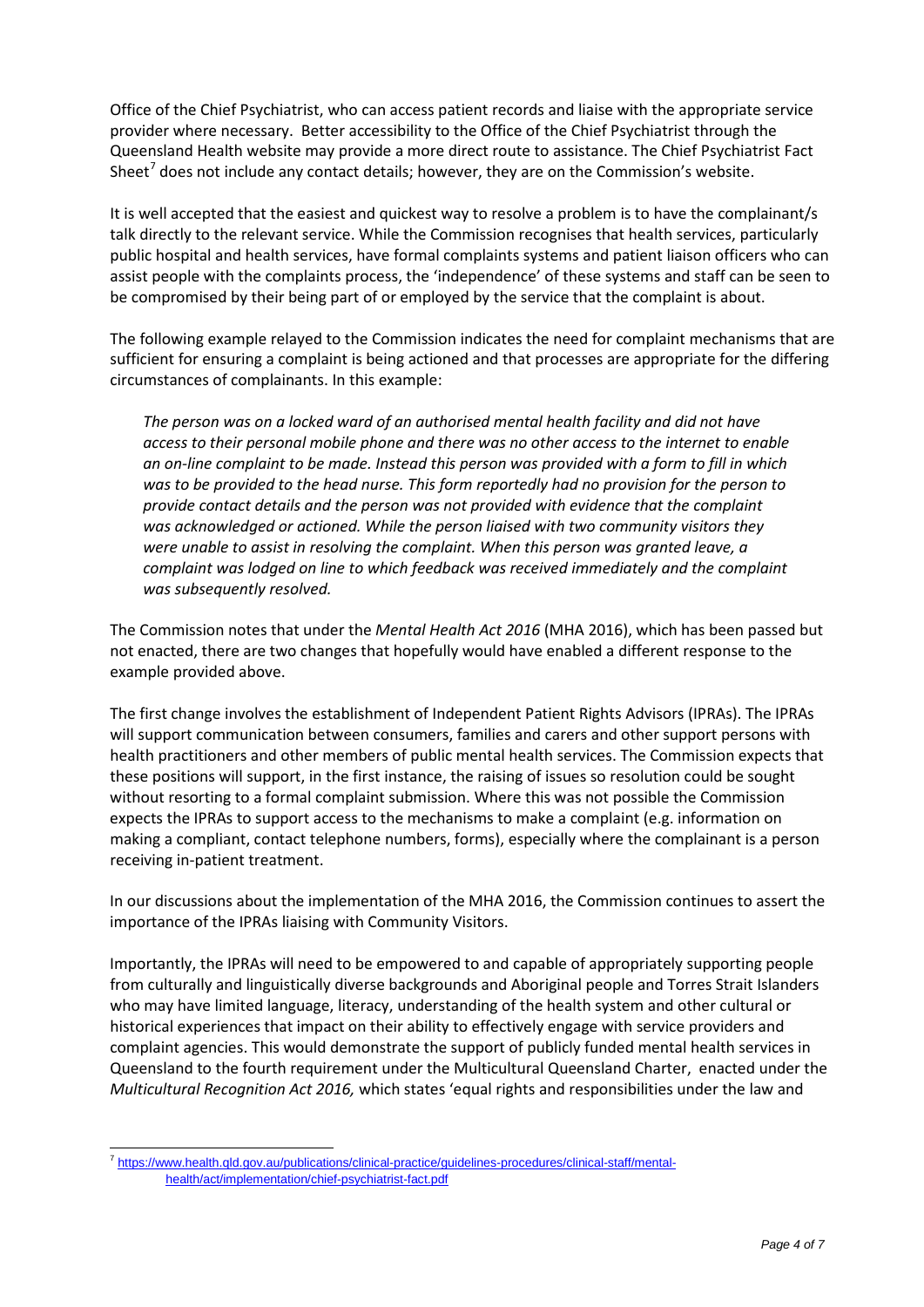equitable access to the services provided or funded by the Government for all people of Queensland helps build a fair community'.

While the Commission notes the intent of the IPRAs to act independently and impartially, the Commission believes that implementation of the scheme will need to be carefully monitored to ensure their independence is achieved and maintained. It is also noted that IPRAs will relate only to the public mental health service providers. We note and commend that interest among health providers in accessing the IPRAs from a non-government provider as opposed to direct employment is currently being canvassed by Queensland Health. Irrespective of the actual mechanism used the Commission hopes that all mental health services will invest appropriate time and resources to ensure that consumers, families, carers and other support persons understand their rights and have the issues they raise responded to in a respectful, open and timely manner.

The second change under the MHA 2016 argued for by the Commission that may reduce barriers to inpatients making timely complaints about mental health services is better access, subject to certain circumstances, to mobile telephones and electronic communication devices. While not necessarily the intent of this change, it will enable better access to online complaint systems, therefore overcoming the barrier of a person who is currently an inpatient of a mental health service and therefore under current policy on a locked ward having to directly approach a member of the treatment team to raise a complaint (see the MHA 2016 Part 3 – Rights of Patients Clause 284 (c)).

As outlined above the Commission hears that the length of time taken to get an adequate response to a complaint is problematic. It is understood by the Commission that the length of time it takes to achieve a complaint resolution is compounded when the complaint raised directly with a service does not achieve the desired response and the complainant then involves one or more complaints agencies, all of which will then have their own processes, competing priorities, demands and limitations that impact on the timely manner in which they handle and resolve a complaint. The Commission strongly encourages all stakeholders in complaints processes to be open and transparent about timeframes and factors that will impede progress, and provide appropriately timed updates on the consideration of a person's complaint.

Both Victoria and Western Australia have taken steps to improve complaints management for people with mental health issues. Victoria established a dedicated Mental Health Complaints Commission (MHCC) on 1 July 2014. Western Australia has extended the role of the Health and Disability Services Complaints Office (HaDSCO) in managing and resolving mental health services complaints.

The Commission supports an approach which strengthens the focus on the particular needs of the consumers with mental health issues/illnesses and their families and/or carers. However, to separate the functions in line with the Victorian model runs the risk of reinforcing the gap that already exists in addressing the mental, physical and oral health issues of individuals in a more integrated way.

A stronger focus could be incorporated into the Office of the Health Ombudsman of Queensland. However, the learnings from other jurisdictions indicate that appropriate resourcing is necessary to address what are often very complex matters from very vulnerable people.

Regardless of the model much can be learnt from the Victorian experience, which Ms Lynne Coulson Barr, the Mental Health Complaints Commissioner in Victoria, summarised at the Virtue of Complaints Forum<sup>[8](#page-4-0)</sup>. Feedback from community consultation in Victoria recommended that the MHCC's complaints processes needed to be:

- accessible
- supportive

<span id="page-4-0"></span> $8$  A recording of the Virtue of Complaint forum can be found on the Queensland Mental Health's Commission's website.  $\overline{a}$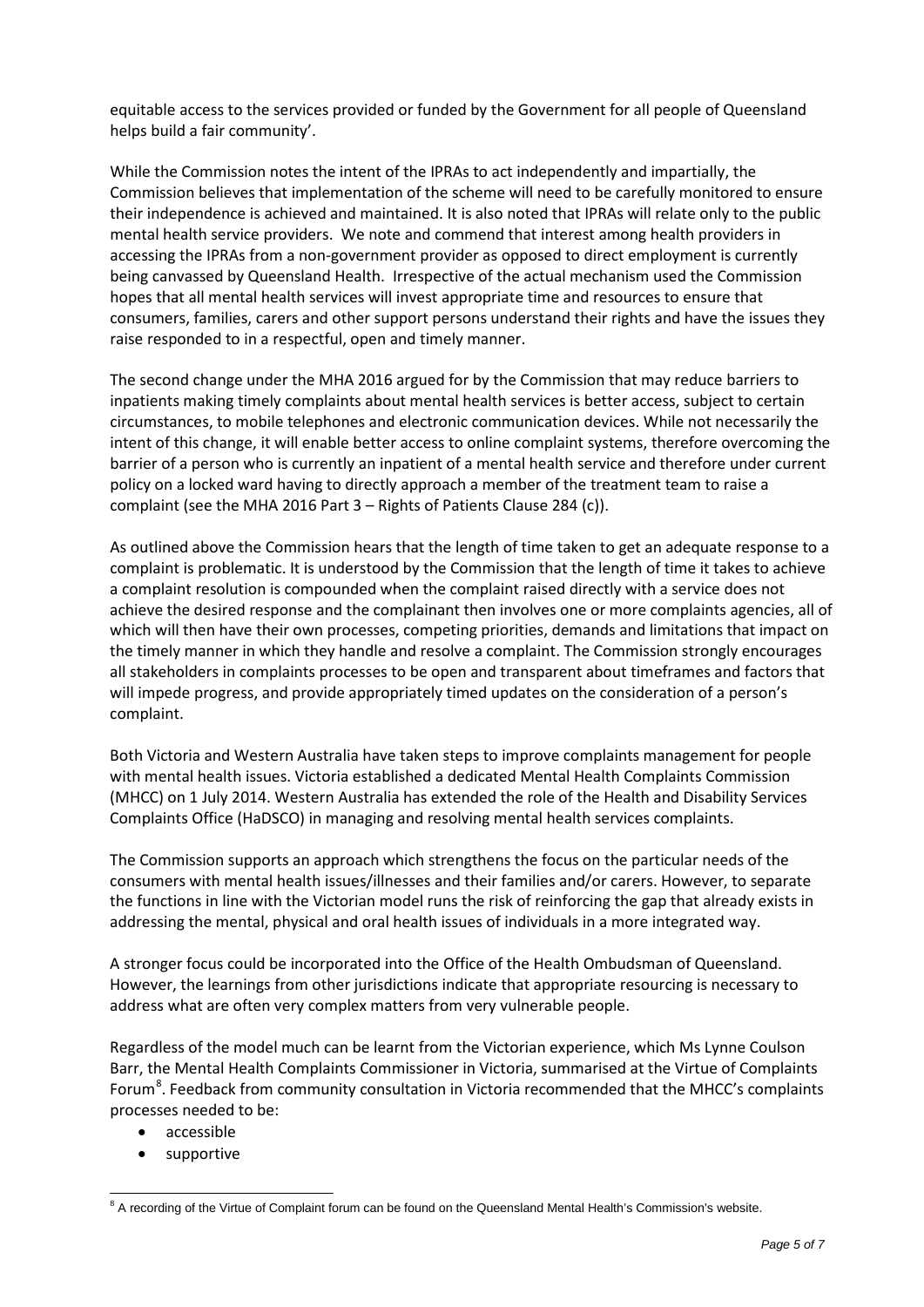- responsive
- timely.

This feedback also suggested that the MHCC should support early direct resolution with services where possible, have powers to address breaches of rights and be proactive about service and system improvements. In resolving complaints community members were looking for acknowledgement (of their issues); answers (to their questions); action (from the services so the issues would be unlikely to reoccur); and an apology (for what has occurred).

Commissioner Coulson Barr noted that the MHCC also recognised that its complaints resolution processes approach needed to support people's recovery, minimise risk of mental health deterioration or mental illness relapse, and lead to service improvement. Commissioner Coulson Barr also stated that the MHCC, while protecting the application of the rights and principles under the Victorian *Mental Health Act (2014)*, also has a role in education and engagement to ensure that Victorian public mental health services develop accessible and responsive resolution approaches to deal with people's concerns and complaints.

In expanding the role of the Western Australian HaDSCO into mental health complaints an exploration of consumer, carer and family perspectives of making complaints in relation to mental health identified the need for:

- respectful engagement with consumers and carers, families and advocates who make complaints
- timely and responsive engagement with complainants
- transparency and accountability in complaints management processes
- clarity around the roles and responsibilities of different agencies in managing mental health complaints<sup>[9](#page-5-0)</sup>.

Because not all complaints are received by a Health Ombudsman and not all people with a complaint come forward, it is difficult to know if the known complaints:

- truly reflect consumer, family and carer experience of mental health services
- can identify and support the resolution of continuing systemic issues within mental health services.

According to the OECD Best Practice Principles for the Governance of Regulators, bodies such as the Office of the Health Ombudsman are generally accountable to parliament, regulated entities and the public. Good regulators would be expected to have mechanisms for engagement with stakeholders and as such, it may be appropriate for the Office to embed specific engagement mechanisms with people with mental health issues as it matures as an organisation, to ensure it understands the types of issues they are having with mental health services.

As implementation of the MHA 2016 progresses, the Commission supports the continued and expanded efforts by the mental health services sector and complaints agencies to conduct further research into current complaints recording and analysis mechanisms to support continuous improvements in both the complaints mechanisms and in service delivery itself. The Minister for Health has made a commitment to review the effectiveness of the oversight provisions in the MHA 2016 after two years. This provides an opportunity to review both the legislative as well as administrative frameworks in which complaints specifically about mental health are managed. The Commission intends to commence research in the coming year to ensure informed input from people with professional expertise and lived experience to this review.

<span id="page-5-0"></span><sup>9</sup> See *Making a Mental Health Complaint: A consumer, carer and family perspective,* Health and Disability Service Complaints Office available at www.collaborateandlearn.hadsco.wa.gov.au/cal/Shared%20Documents/MH\_Consumer\_Forum\_Report.pdf.  $\overline{1}$